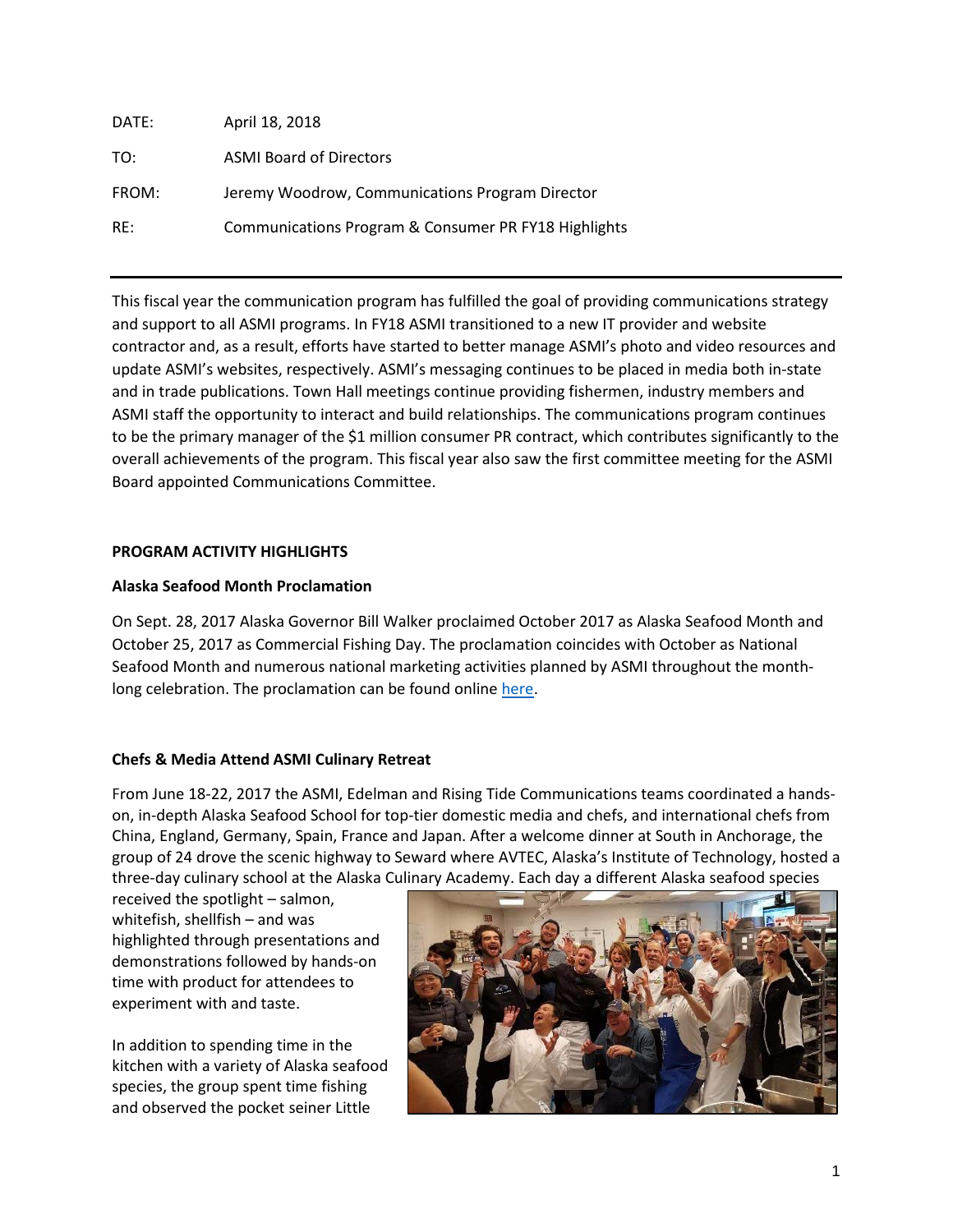Star making a set for sockeye salmon in Resurrection Bay, toured Bear Creek Weir, Alutiiq Pride Shellfish Hatchery and Icicle Seafoods, enjoyed dinners at The Cookery and Seward Brewing Company to taste the local cuisine, and visited the Alaska SeaLife Center. All guests were active across their social media channels throughout the trip sharing photos and fun facts using #AskForAlaska. The trip resulted in feature stories from [Clean Eating](https://www.cleaneatingmag.com/clean-living/sustainable-seafood-best-choices) and [USA Today.](https://www.usatoday.com/story/travel/experience/food-and-wine/2017/07/20/alaska-seafood-adventure-denali-homer/491784001/)

## **ASMI Launches First-ever Alaska Seafood Commercial Fishing Video Contest**



Kamirin Couch, a Cook Inlet drift netter, received the grand prize for her video, "Alaska Commercial Fishing Roots Run Deep." Ms. Couch is a fourth-generation Alaska fisherman.

A nationa[l press release](https://www.prnewswire.com/news-releases/alaska-seafood-marketing-institute-announces-winners-of-the-first-ever-alaska-commercial-fishing-video-contest-300535402.html) announcing the first, second and third place winners of ASMI's commercial fishing video contest was distributed on October 12, 2017. The release garnered a combined reach of more than 82 million impressions with pick up from 264 outlets, including Puget Sound Business Journal, MarketWatch and a variety of local broadcast outlets across the country. The winning videos

received additional promotion via ASMI social media channels resulting in a total of 29.8K views and 2.4k engagements across Facebook, Instagram and Twitter.

### **"Alaska From Scratch" Alaska Seafood Recipes**

ASMI partnered with Alaska Chef and food blogger Maya Wilson to promote her new cookbook named after her blog, "Alaska From Scratch," which launched February 2018. The cookbook features an Alaska Seafood chapter devoted to mouthwatering recipes ranging from Alaska King Crab Avocado Toast to Smoked Salmon Pot Pie. ASMI sponsored the Alaska seafood that was used for the photography in the book. Additionally,



ASMI added four Alaska From Scratch recipes to the Alaska Seafood online recipe finder and collaborated on social media posts with Chef Wilson.

ASMI also filmed four cooking videos with Chef Wilson to further enhance the user experience of the four recipes on WildAlaskaSeafood.com and on ASMI social media channels. The four videos are anticipated to air spring 2018.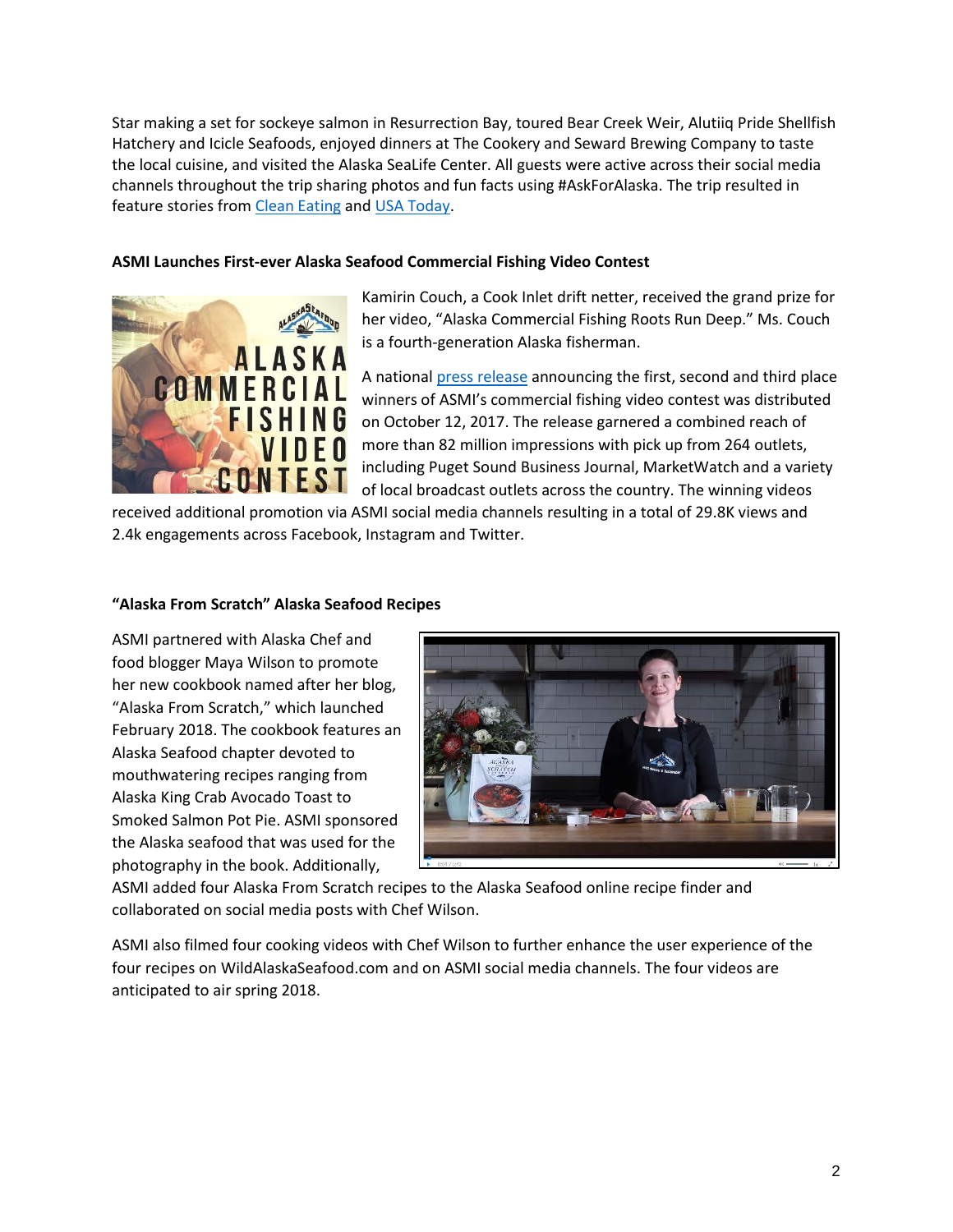### **ASMI Hosts "It's Alive with Brad"**

In February 2018, ASMI communications hosted Bon Appetit Test Kitchen Manager and host of "It's Alive with Brad" Brad Leone in Juneau. While in Juneau, Brad filmed a feature segment for "It's Alive" that covered the Southeast Alaska Bairdi Crab fishery. The film shoot included flying to Tenakee Springs to spend a day on the F/V Marsons, operated by Chris McDowell, and work as a crew member. They then filmed the offload to the tender and to the dock at Alaska Glacier Seafoods, where Brad followed his crab through the entire production line. The segment capped off with cooking fresh Alaska bairdi and king crab on the beach at sunset. The episode is scheduled to air spring 2018.



#### **2017 Annual Report**

The 2017 ASMI Annual Report was published in April 2018 and submitted to the Alaska Governor and Legislature. The size and print production were both reduced this year in an effort to reduce costs. The report focuses on Alaska seafood challenges and what ASMI is doing to face these challenges head-on to increase the value of Alaska seafood.



#### **New Alaska Fishing Industry Profiles**

Linda Behnken, based in Sitka, fishes for Alaska halibut, sablefish, and salmon, and is now featured on the ASMI website. Her profile and more can be found online

at: [www.wildalaskaseafood.com/people-behind](http://www.wildalaskaseafood.com/people-behind-the-fish)[the-fish.](http://www.wildalaskaseafood.com/people-behind-the-fish)

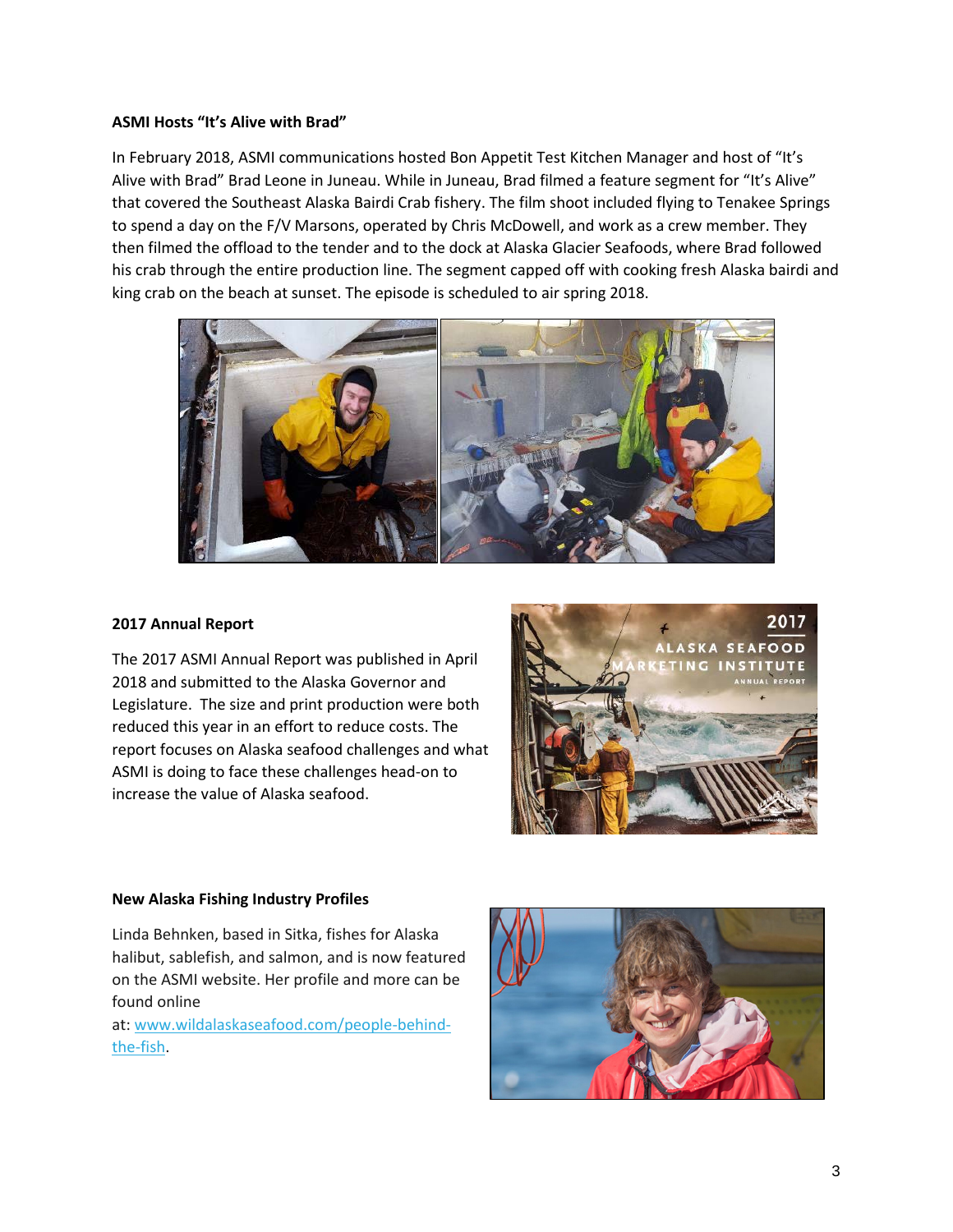#### **Chef Lionel Uddipa of Juneau crowned King of American Seafood**

Representing the state of Alaska and SALT Restaurant in Juneau, Juneau-local Chef Lionel Uddipa was crowned the King of American Seafood at the 14th annual Great American Seafood Cook-Off, held in New Orleans August 2017. ASMI Communications staff assisted Chef Uddipa with logistics, recipe development, sourcing and shipping product to New Orleans, and messaging for his presentation to the panel of judges.

To earn the national title, Chef Uddipa and his sous chef Jacob Pickard prepared Risotto with Alaskan King Crab, Sea Asparagus and Salmon Roe, knocking out 12 of the nation's best chefs by showing creativity and craftsmanship in highlighting the superior quality of Alaska seafood. Read the full press releas[e here.](https://www.alaskaseafood.org/chef-lionel-uddipa-crowned-king-american-seafood/)



### **New Economic Value Report shows Alaska Seafood Industry Continues as Economic Cornerstone**

ASMI has released the 2017 Economic Value of Alaska's Seafood Industry report, prepared by McDowell Group. The study details the economic importance of Alaska's commercial seafood industry on the local, state and national level. Seafood remains the top employer in the state, directly employing nearly 60,000 annually and generating over \$12 billion in economic output, including multiplier effects. The full report can be found online [here.](https://www.alaskaseafood.org/industry/seafood-market-info/economic-value-reports/)

Following the release of the 2017 Economic Impact Report, ASMI created a video motiongraphic to communicate the economic data in a more digestible way. The motiongraphic has been shared across social media channels.

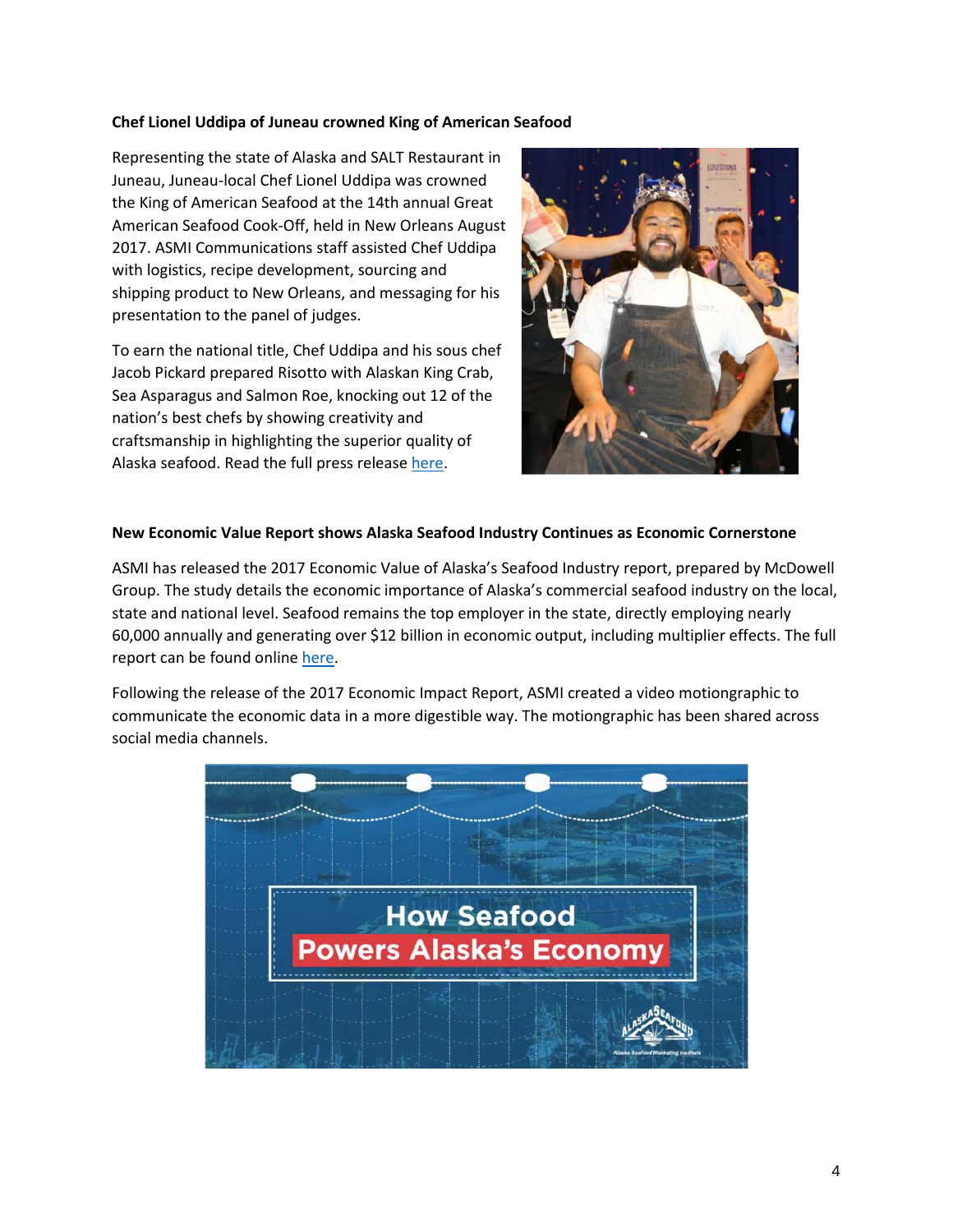### **ASMI Publishes Gulf of Alaska Cod Talking Points**

December 2017 - In response to expected TAC reductions to the Gulf of Alaska cod harvest, ASMI staff collaborated to create succinct talking points for Alaska seafood industry partners to use with customers (B2B & B2C) or with media should they receive any questions. The talking points identified the scientific cause of the harvest reduction and how ASMI's sustainability messaging can be used with concerned buyers and consumers.



#### **Dutch Harbor Media Tour**

ASMI along with the Edelman team partnered with Alaska Bering Sea Crabbers Association (ABSCA) to host three U.S. food writers representing Forbes, Food & Wine and Robb Report, in Dutch Harbor October 12-13, 2017. The trip coincided with processors and commercial crabbers preparing for the Alaska king and snow crab season, which opened on October 15. While in Alaska, the writers also spent

a day in Seward, Alaska touring the Icicle processing plant and Alaska Sealife Center. In Dutch Harbor, the writers toured the Unisea processing plant, spent an evening aboard the Bering Sea crabbing vessel Wizard and toured Dutch Harbor/Unalaska infrastructure and historical sites with Unalaska Mayor Frank Kelty. The trip resulted in feature stories from [Food & Wine,](http://www.foodandwine.com/travel/alaska-fishing-king-crabs) [Robb Report](http://robbreport.com/food-drink/dining/alaskan-king-crab-fisherman-deadliest-catch-eg17-2767500/) and [Forbes.](https://www.forbes.com/forbes/welcome/?toURL=https://www.forbes.com/sites/johnmccarthy12/2018/02/27/crab-fight-aboard-alaskas-quest-to-be-americas-king-of-crab/&refURL=&referrer=#54e2e7d81971)



#### **New Photography for ASMI Media Library**

In FY18 ASMI worked with Juneaubased photographers Ben Huff and Chris Miller to update and add new photography to the online media library. Over 30 new images are available to use by Alaska seafood partners worldwide.

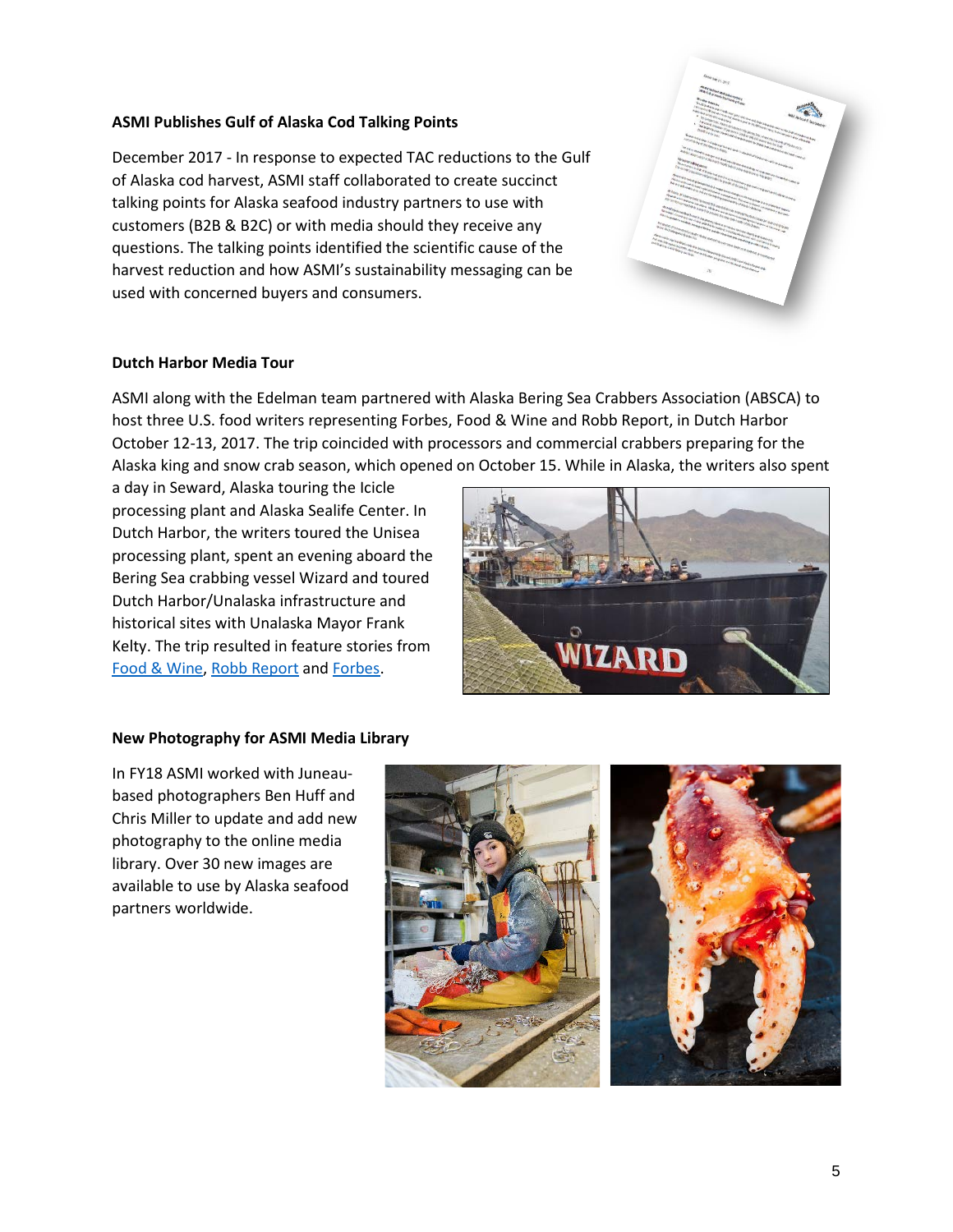## **NATIONAL SEAFOOD MONTH**

**Alaska Crab Harvest:** A nationa[l press release](https://www.prnewswire.com/news-releases/alaska-crab-season-kicks-off-with-harvest-opener-300536251.html) announcing the start of Alaska crab harvest season was distributed on October 13, garnering a combined reach of more than 84 million impressions with pick up from 239 outlets, including Yahoo!, Chicago Business News and New York Business Journal.

**National Seafood Month Release**: A national [press release](https://www.prnewswire.com/news-releases/join-the-alaska-seafood-celebration-national-seafood-month-kicks-off-october-1st-300528118.html) announcing the kick-off of National Seafood Month and the declaration of October 25 as Commercial Fishing Day was distributed on September 29. The release garnered a combined reach of more than 84 million impressions, with pick up from 252 outlets, including The Sacramento Bee, Yahoo! and Puget Sound Business Journal.

**#AskforAlaska Crab & Seafood Tour:** In celebration of the first of the season Alaska crab, National Seafood Month, Alaska Seafood Month and Commercial Fishing Day in Alaska, ASMI and Edelman organized and executed a New York media tour from October 23-26 that included a tasting event at the James Beard House, 20 minutes of live broadcast coverage on The TODAY Show and several in-person media meetings, all amplified via social media. Highlights include:

- 1.2 million social impressions and engagements from earned and owned posts from top-tier media including [Martha Stewart,](https://www.instagram.com/p/Bapad48g88S/?tagged=askforalaska) The TODAY Show's [Kathie Lee and Hoda,](https://www.instagram.com/p/BarLnBxADbt/) Food & Wine's [Justin](https://www.instagram.com/p/BapvrMPnT1B/?taken-by=justinchapple)  [Chapple](https://www.instagram.com/p/BapvrMPnT1B/?taken-by=justinchapple) and more
- Feature segment on The TODAY Show reaching 1.8 million viewers where Kathie Lee & Hoda spoke about and enjoyed Alaska king crab on-air for 20 minutes
- 54 media, partners and guests attended the #AskforAlaska Crab & Seafood Event at the James Beard House co-hosted with the Alaska Bering Sea Crabbers
- Media meetings with Hearst Lifestyle Group, Martha Stewart Living, Bloomberg News, and a freelancer for Civil Eats, Clean Plates, Well + Good, etc.



### **INFLUENCER PROGRAMS**

*To drive extensive sustainability, health and recipe content across digital and social channels, the team executed a variety of influencer campaigns.*

The January influencer program focused on sustainability and health resulted in **26 total blog posts and more than 100 social posts, garnering over 22.5 million impressions**. Recipes featured a multitude of Alaska seafood varieties including salmon, cod, halibut, Alaska pollock and king crab. A sampling of recipes from the program include:

- We're Parents: [Easy Alaska Salmon Burgers](https://wereparents.com/easy-salmon-burgers-recipe/)
- Eclectic Recipes: Blackened Alaska Halibut Tacos with Avocado [Ranch Sauce](https://eclecticrecipes.com/blackened-alaska-halibut-tacos-avocado-ranch-sauce)
- Bored Mom: [Chili Lime Alaska Salmon in a Pressure Cooker](https://www.boredmom.com/food/chili-lime-alaska-salmon-pressure-cooker)
- Forks & Folly: [Light & Easy Baked Alaska Cod in Parchment](http://forksandfolly.com/2018/01/baked-alaska-cod-light-easy/)

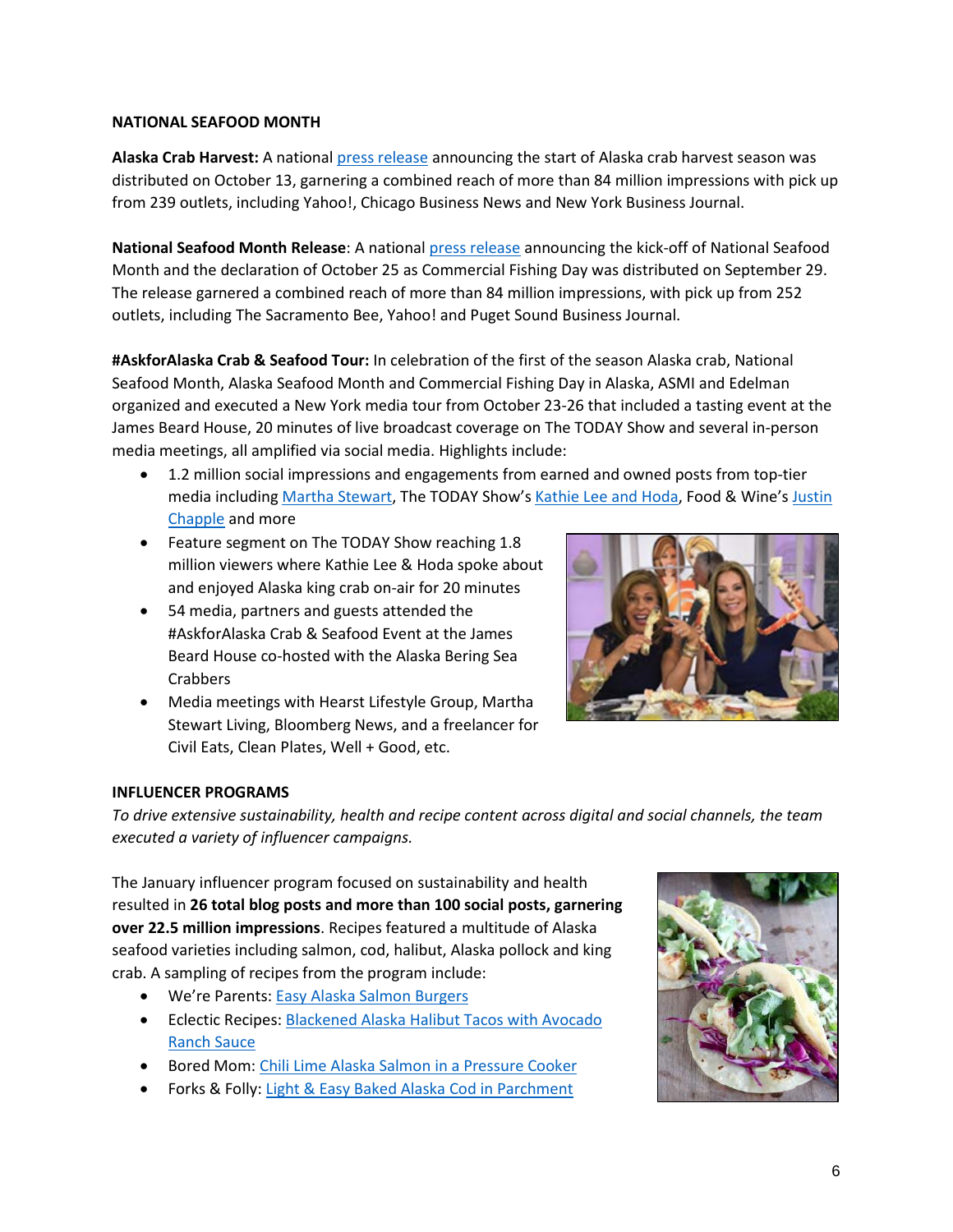

The February-March influencer program timed with Lent featured a focus on kid-friendly cooking and resulted in **29 total blog posts and more than 100 social posts, garnering over 48 million impressions**. From tacos to sliders, influencers created a range of recipes for all ages to enjoy featuring Alaska whitefish varieties including Alaska pollock, halibut, cod, sablefish and sole. A sampling of recipes from the program include:

- 365 Days of Crockpot: [Alaska Cod Fish Tacos with Garlic Lime Sour](https://www.365daysofcrockpot.com/alaska-cod-fish-tacos/)  [Cream](https://www.365daysofcrockpot.com/alaska-cod-fish-tacos/)
- Savory Spin[: Easy Turmeric Lime Alaska Cod](https://savoryspin.com/easy-turmeric-lime-cod/)
- A Mom's Impression[: Baked Parmesan Alaska Cod Sliders](https://amomsimpression.com/baked-parmesan-cod-sliders/)
- Fearless Dining: [Pesto Grilled Halibut Steak](https://www.fearlessdining.com/pesto-grilled-alaska-halibut-steak-recipe/)

## **HARVEST ANNOUNCEMENTS:**

*To generate media and consumer awareness around the harvest seasons, the team distributed press releases and conducted broad media outreach at key moments throughout the year.* 

**Alaska Wild Salmon Day:** A national [press release](https://www.prnewswire.com/news-releases/second-annual-alaska-wild-salmon-day-honors-iconic-state-fish-and-dedicated-commercial-fishermen-300502007.html) announcing the second-annual Alaska Wild Salmon Day was distributed on August 9, garnering a combined reach of more than 87 million impressions with pick up from 227 outlets, including Washington Business Journal, Yahoo! and Wall Street Select.

Edelman also secured coverage with [Martha](https://www.marthastewart.com/1519262/sunrise-fishing-long-days-seine-boats-drifters-fish?utm_source=twitter&utm_medium=social&utm_campaign=msl_1023702581)  [Stewart Living](https://www.marthastewart.com/1519262/sunrise-fishing-long-days-seine-boats-drifters-fish?utm_source=twitter&utm_medium=social&utm_campaign=msl_1023702581) and a number of social posts from the likes o[f Bon Appétit](https://www.instagram.com/p/BXlPQbqhY0u/?taken-by=bonappetitmag) and Rachael [Ray Every Day.](https://www.instagram.com/p/BXnsSs3nenb/?taken-by=rachaelraymag) To amplify consumer engagement day-of, Edelman also coordinated a Snapchat geofilter which resulted in 7,858 impressions, an 18% increase from the prior year.

**Alaska Whitefish:** A national [press release](https://www.prnewswire.com/news-releases/alaska-halibut-and-sablefish-harvest-kicks-off-spring-seafood-season-300617941.html) announcing the kick-off of Alaska halibut and sablefish harvest season was distributed on March 22. The release garnered a combined reach of more than 79 million impressions



with pick up from 188 outlets, including Yahoo!, MarketWatch and Washington Business Journal. Edelman also secured coverage with Associated Press and Food & Wine, both of which will feature Alaska whitefish in upcoming recipe content.

**Alaska Salmon (upcoming):** A national press release announcing the opening of Alaska salmon season will be distributed timed with harvest kick-off in mid-May. Outreach targets include top-tier food and lifestyle publications including Bon Appétit, Food & Wine, Better Homes & Gardens, Women's Health, Shape and more.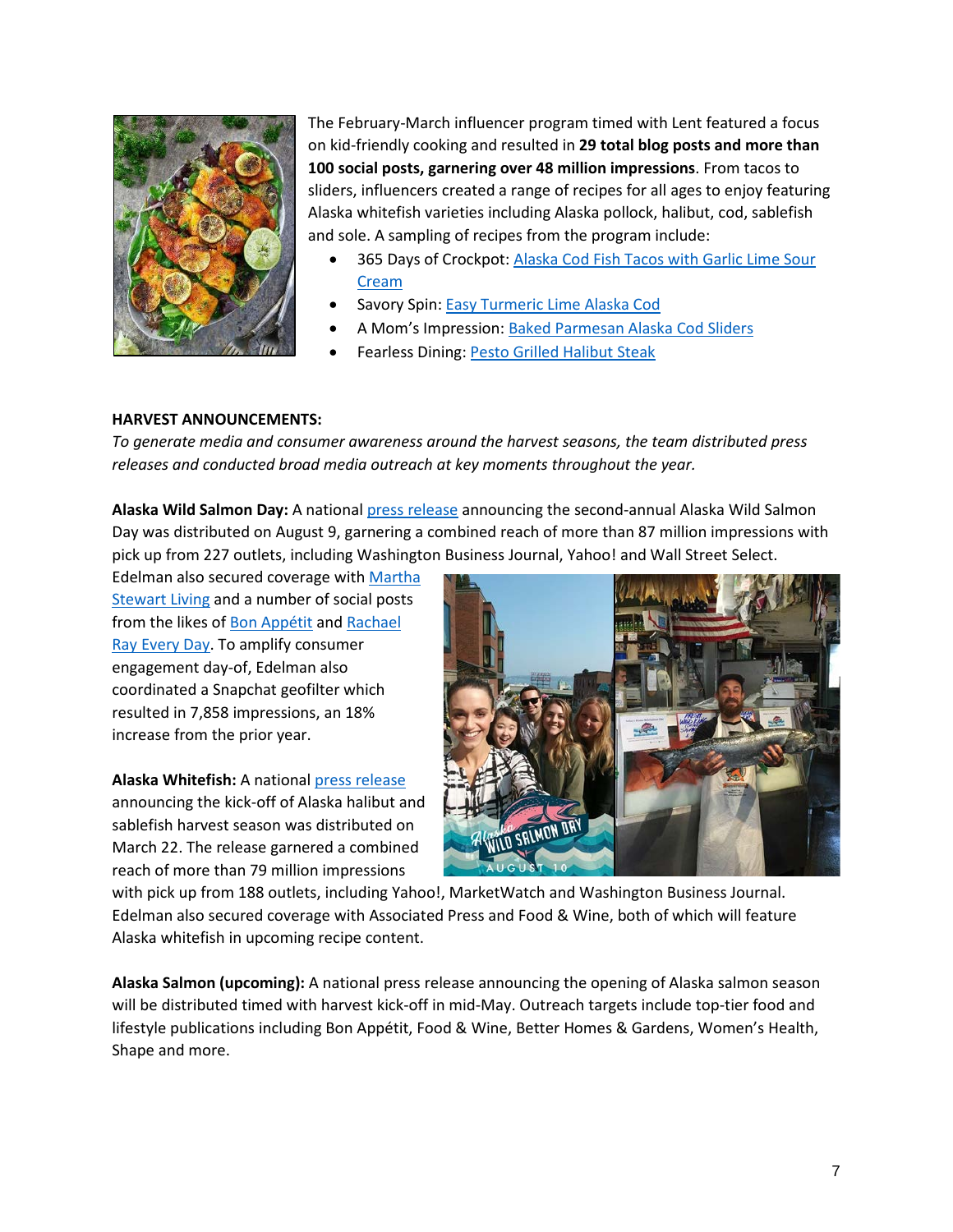## **#AskForAlaska NYC Media Tour & Tasting Table Event (upcoming)**

From May 22-23, 2018 ASMI and Edelman will educate top-tier national press, influencers and chefs about Alaska seafood and why it's important to "Ask For Alaska" via a New York media event hosted at Tasting Table. Chef Laura Cole, Fisherman Nelly Hand and Chef Maya Wilson will attend as special guests and spokespeople at the event and media meetings/cooking demos to provide an in-depth and first-hand look into Alaska seafood.



*Tasting Table Event***:** Alaska chefs Laura Cole and Maya Wilson

and Fisherman Nelly Hand will welcome more than 50 guests with programming that includes fileting and cooking demos and a Q&A session. Passed appetizers of casual bites will be served featuring a variety of Alaska seafood species. Invited guests will represent top-tier outlets such as Bon Appetit, Food & Wine, Food Network, Forbes, Good Housekeeping, Martha Stewart, Prevention, The New York Times, TIME, TODAY, Woman's Day and more.

## **MEDIA RELATIONS HIGHLIGHTS**

- 855 million impressions earned in FY'18 (July 1-April 6, 2018) via stories that highlight Alaska seafood. **(***View a Highlight Video recapping coverage from July 1-November [Here](https://edelmanftp.box.com/s/7s602teey8rrf5slzkwflo7bkn3gj8y4)***)**
- 255+ secured media placements positively showcasing Alaska seafood to-date in FY'18.
- 200 new placements since January 31, 2018, including:
	- o **Real Simple**: [How to Cook Salmon](https://www.realsimple.com/food-recipes/cooking-tips-techniques/how-to-cook-different-types-of-salmon) an[d Farm-](https://www.realsimple.com/food-recipes/shopping-storing/food/farm-raised-wild-salmon)Raised vs. [Wild Salmon](https://www.realsimple.com/food-recipes/shopping-storing/food/farm-raised-wild-salmon)
	- o **Forbes**: [Crab Fight! Aboard Alaska's Quest to Be](https://www.forbes.com/forbes/welcome/?toURL=https://www.forbes.com/sites/johnmccarthy12/2018/02/27/crab-fight-aboard-alaskas-quest-to-be-americas-king-of-crab/&refURL=&referrer=#54e2e7d81971)  [America's King of Crab](https://www.forbes.com/forbes/welcome/?toURL=https://www.forbes.com/sites/johnmccarthy12/2018/02/27/crab-fight-aboard-alaskas-quest-to-be-americas-king-of-crab/&refURL=&referrer=#54e2e7d81971)
	- o **Associated Press Alaska Salmon Recipe**: [Cooking on Deadline: Salmon with Tarragon](https://www.apnews.com/4c68bf5f80de4d3189b7f744d9c65497/COOKING-ON-DEADLINE:-Salmon-with-Tarragon-Vinaigrette)  [Vinaigrette](https://www.apnews.com/4c68bf5f80de4d3189b7f744d9c65497/COOKING-ON-DEADLINE:-Salmon-with-Tarragon-Vinaigrette) (Picked up by 87 outlets such as ABC News, The Washington Post and Chicago Tribune)



- o **Associated Press Alaska Cod Recipe**: [To Get](https://www.apnews.com/357a6a94b57a4b7381f6abbdced8f89f/To-get-fish-on-the-dinner-table,-think-of-using-a-pouch)  [Fish on the Dinner Table, Think of Using a Pouch](https://www.apnews.com/357a6a94b57a4b7381f6abbdced8f89f/To-get-fish-on-the-dinner-table,-think-of-using-a-pouch) (picked up by 50 outlets such as The Washington Post, Chicago Tribune and ABC News)
- 4.89 billion impressions from 1,777 placements earned since FY'15 (February 1, 2015-April 6, 2018)
- 111 reporters, influencers and chefs experienced Alaska seafood in FY'18 events and Alaska FAM Trip

### **Digital Highlights**

- 446,583 impressions, 482 clicks, 123,850 engagements, 120,958 three-second video views and 8,412 completed video views resulting from Facebook paid campaigns
- 421,300 impressions, 111,873 engagements, 44,619 three-second video views and 8,235 completed video views resulting from Instagram paid campaigns
- 19% increase in Twitter engagement rate
- 68% increase in Instagram engagements per post
- 6.3K Snapchat geofilter views in support of ASMI college promotions
- 2K engagements earned on retail/foodservice content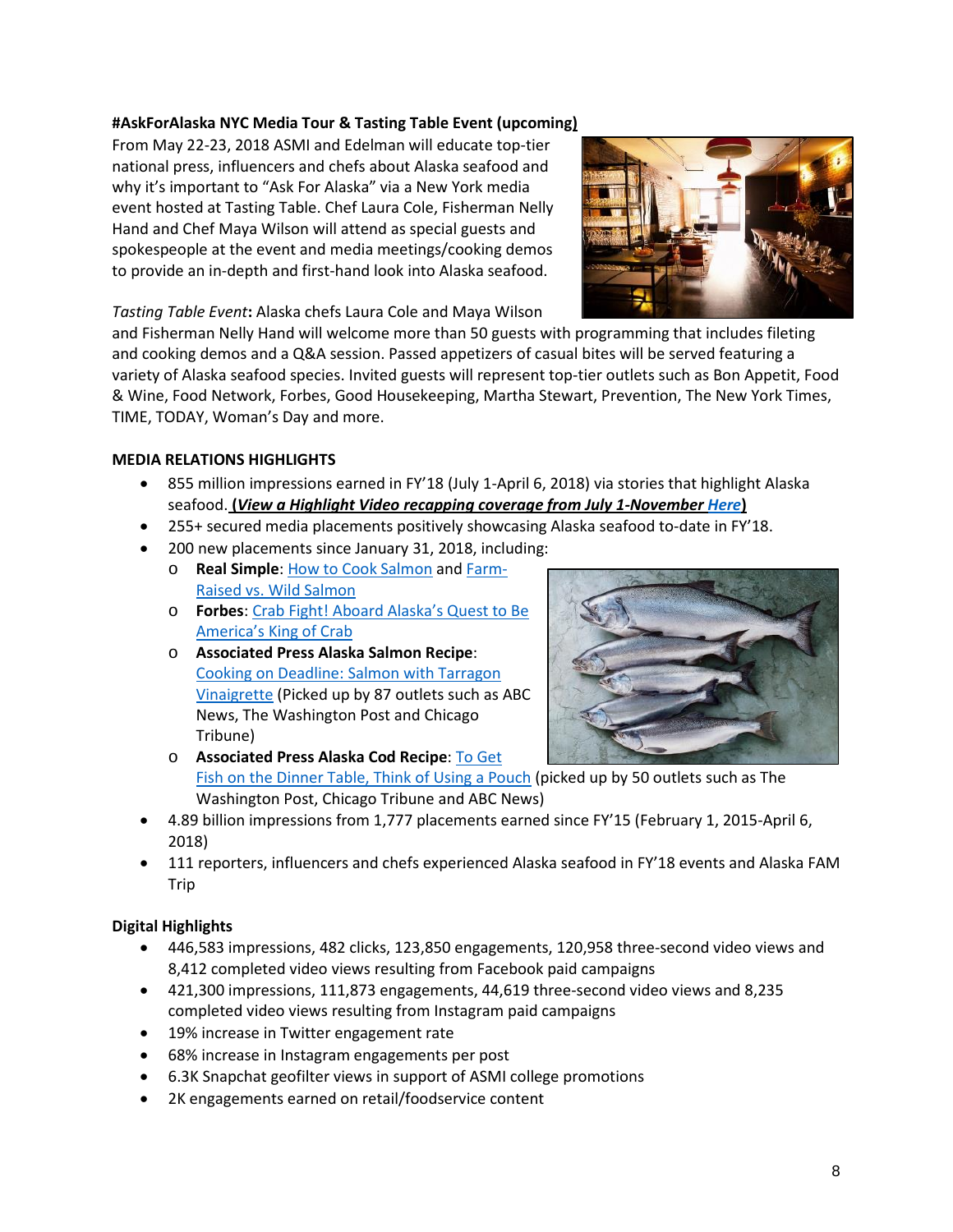## **SEAFOOD INDUSTRY ACTIVITIES & EVENTS**

## **Pacific Marine Expo 2017**

ASMI sponsored and attended the Pacific Marine Expo in Seattle November 16-18, 2017. The event's new "Alaska Hall" was decorated with large, gallery style photos from ASMI's media library, all featuring the Alaska Seafood logo. Communications Director Jeremy Woodrow presented an Alaska seafood overview and update, and Andy Wink of McDowell Group presented on the recently released 2017 Economic Impact Report. ASMI hosted an informational booth distributing recipes, an infographic on the 2017 salmon harvest, and displayed a motiongraphic of the Economic Impact Report to the event's 10,000 attendees.

## **Kodiak ComFish 2018**

ASMI was in Kodiak March 21-24, 2018 for Kodiak ComFish 2018. On March 21 ASMI co-sponsored a rockfish taco night along with the Alaska Marine Conservation Council and Kodiak Jig Seafoods. On March 22, as part of the ComFish forums, ASMI Communications Director Jeremy Woodrow partnered with Garret Evridge, McDowell Group Economist, to present an economic and marketing update of Alaska's fisheries. ASMI also hosted a booth at the ComFish exhibit hall where ASMI staff Jeremy Woodrow and Arianna Elnes interacted with members of the commercial fishing industry and residents of Kodiak.

## **ASMI Presents to Pacific Fisheries Legislative Task Force in Cordova**

ASMI communications director Jeremy Woodrow presented an ASMI overview to the Pacific Fisheries Legislative Task Force in Cordova July 28, 2017. The task force is comprised of west coast legislators that collaborate on common fisheries issues throughout the western U.S. Participating states at the Cordova meeting were Washington and Idaho. ADF&G Commissioner Cotton also addressed the group.

## **ASMI Town Hall Meetings**

The Communications team has continued hosting town hall meetings to foster an open dialogue directly with fishermen, as a result of the findings of the industry report card survey. ASMI Communications Director Jeremy Woodrow and McDowell Group Senior Seafood Analyst Andy Wink hosted an ASMI Town Hall meeting at Pacific Marine Expo in November 2017. ASMI Communications Director and McDowell Group Economist Garrett Evridge also presented at Kodiak ComFish in March 2018. Additional presentations held across Alaska in FY18 by Communications Director Jeremy Woodrow include: Copper River/Prince William Sound Salmon Harvest Task Force Fall Meeting; Sitka Fall Fishermen's Expo; Alaska Young Fishermen's Summit in Anchorage.

### **Alaska Symphony of Seafood**

ASMI again supported the Alaska Fisheries Development Foundation's event, which encourages new seafood product development. A crowd favorite and grand prize winners for 2018 Premium Wild Caught Alaskan Cod with Lemon Herb Butter from Alaskan Leader Seafoods. The Seattle and Juneau People's Choice awards went to Jack Link's Salmon Jerky and Barnacle Kelp Salsa, respectively.